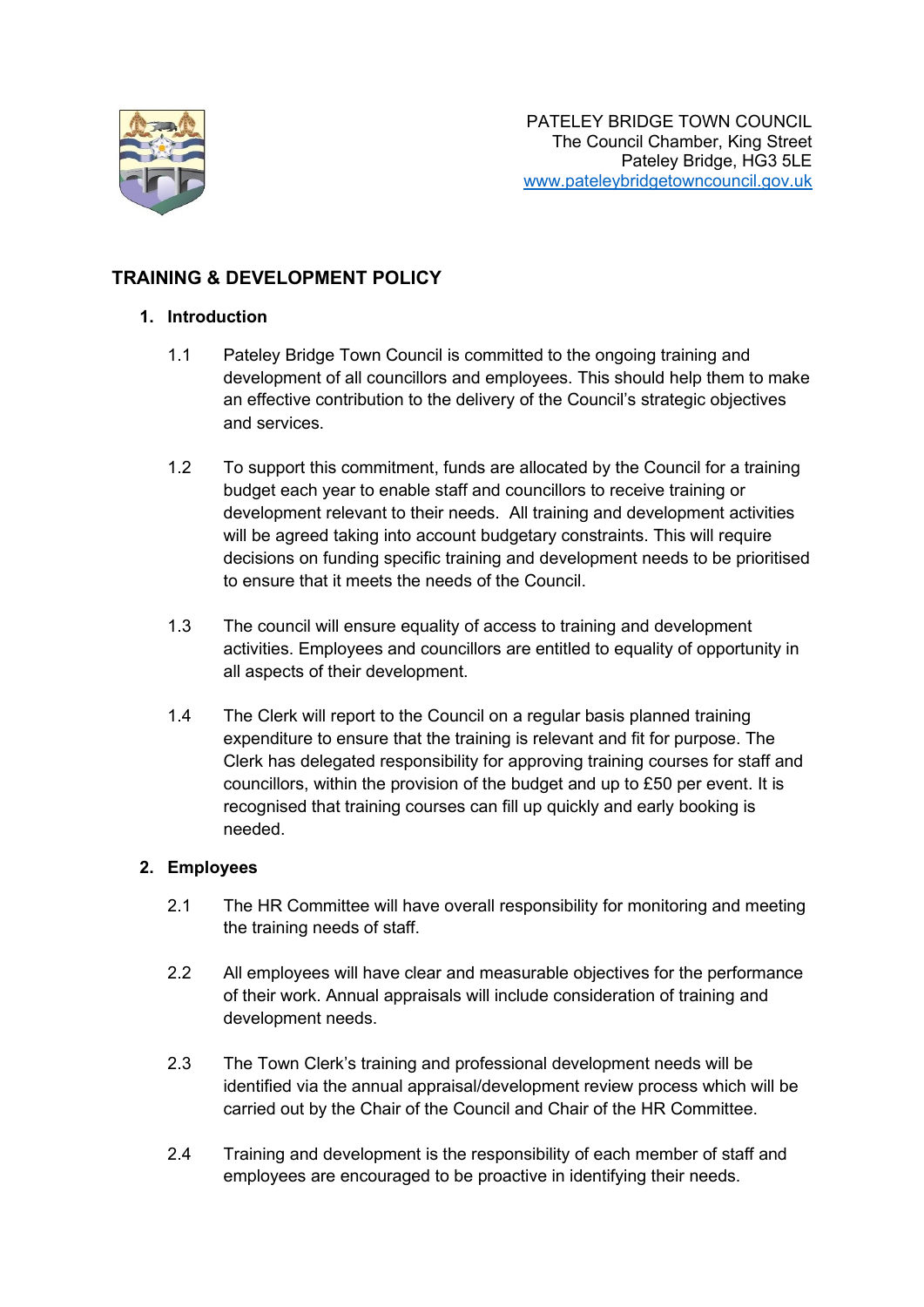- 2.5 It is expected that the Town Clerk will hold the CiLCA qualification or will be prepared to work towards it.
- 2.6 Induction training will be provided to all new members of staff.
- 2.7 The Clerk, in conjunction with members of the HR Committee will identify training needs due the changed circumstances such as new legislation or new Council priorities or projects.
- 2.8 Records of all training undertaken by employees will be kept in their personnel records.
- 2.9 It is recognised that staff who deal with the Council's finances should undertake financial training from time to time. Other refresher training is to be limited to changes in legislation and will be limited to either attendance once every four years, or where a performance issue has been identified.
- 2.10 Employees are required to provide feedback on the quality and value of any training they undertake.

# **3. Councillors**

- 3.1 New councillors will be provided with an induction pack. This will include information about: - the structure of the Council, Standing Orders and Financial Regulations, committee and sub committee terms of reference, the budget, a map of the parish, the role of councillors and officers and the Code of Conduct.
- 3.2 The Council will undertake a training needs analysis with councillors every two years. On completing this, the results will be collated and reviewed by the Town Clerk and shared with the Full Council who will agree overall priorities taking account of the agreed budget.
- 3.3 Opportunities for councillors to attend training courses will be circulated by the Town Clerk and brought to the attention of the Council.
- 3.4 Specialist/appropriate training will be considered, taking account of need and role in the Council or on committees including chairmanship, planning and finance.
- 3.5 It is recognised that Councillors who deal with the Council's finances should undertake financial training. Councillors on each of the Council's committees, are to undertake appropriate training as soon as possible after their appointment to the committee. Councillors are responsible for ensuring they remain up to date with the issues of the Committee where they are members.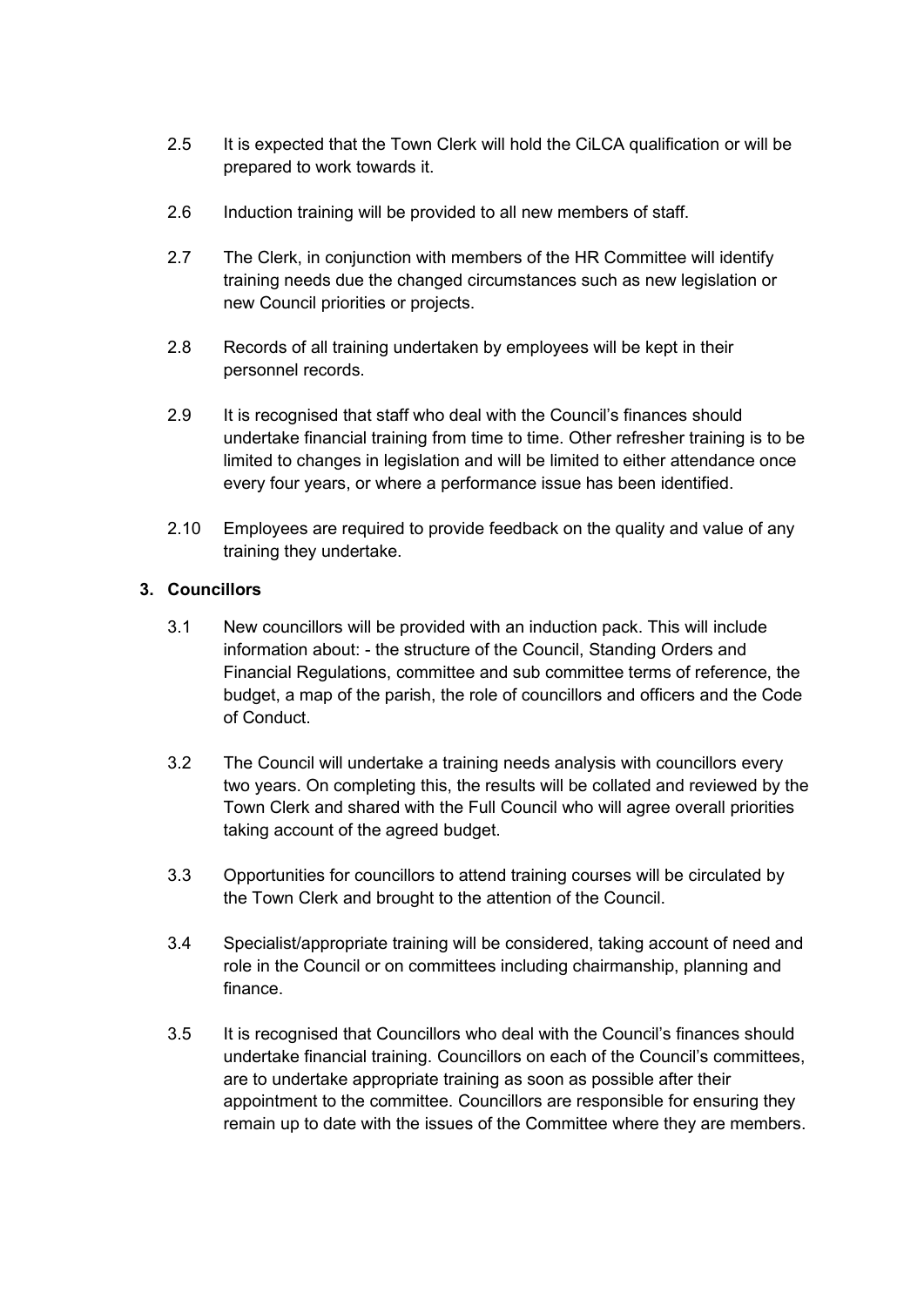- 3.6 If a councillor feels that they have a training need they should discuss this in the first instance with the Town Clerk.
- 3.7 If the whole Council requires training on a particular subject, the Town Clerk will consider and source appropriate qualified trainers to attend.
- 3.8 All Councillors are expected to attend Code of Conduct training (where it is made available)

## **4. Prioritisation of Training and Development**

- 4.1 Any training and development will be prioritised taking account of:-
	- Corporate delivery of Council objectives
	- Specialist needs
	- Improving existing skills
	- Personal and /or professional development
	- Legal obligations

### **5. Resourcing Training**

- 5.1 A budget will be allocated to training and development each year and all training will be prioritised, organised, designed and evaluated to ensure that it meets organisational requirements.
- 5.2 Councillors and staff attending approved training can expect the following to be paid:-
	- The course fee
	- Examination fees
	- Travelling and subsistence expenses in accordance with the Council's current policy.
- 5.3 Where training is sponsored by the Town Council to enable an employee to acquire a recognised qualification, the expectation is that the employee will remain in the Council's employment for at least 12 months after the date upon which the qualification is obtained. A written agreement would make clear that if the employee leaves within the one year period, the Council would seek to reclaim costs unless there are exceptional circumstances.
- 5.4 The costs can be recovered from employees and councillors who fail to attend a training course that is booked and paid for by the Council without good reason.

#### **6. Evaluation and Monitoring**

6.1 Employees and their line managers will be expected to undertake evaluation of all training and development activities to determine the effectiveness of the training.